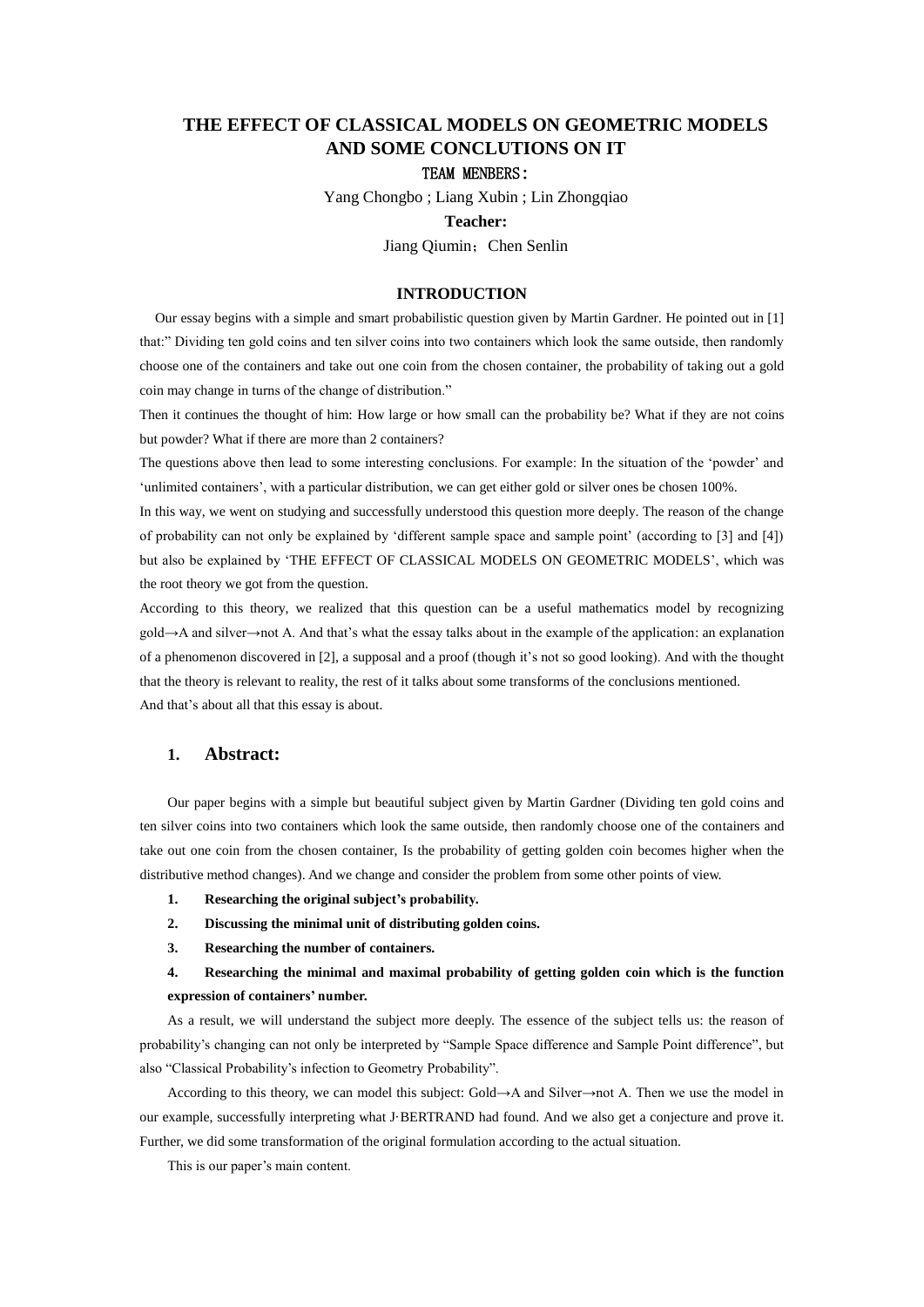# **2. Discussion of one subject**

**Original Subject:** Dividing ten gold coins and ten silver coins into two containers which look the same outside, then randomly choose one of the containers and take out one coin from the chosen container, Is the probability of getting golden coin becomes higher when the distributive method changes? How can we distribute the coins to maximize the probability? —Martin Gardner《Bathsheba's Wisdom》

The author mentioned that: one container contains one golden coin and the other contains the rest coins, then the probability is  $1/2*(1/1+9/19) = 14/19$ , which is higher than average distributed. This told us that changing distribution can make probability change. However, the author did not mention the second question.

**Thinking:** How to distribute to maximize the probability?

### **2.1 Researching the probability of the original subject**

**Question 1:** How to distribute n gold coins and m silver coins to 2 opacity containers and randomly take one coin from either container to maximize the probability of getting gold coin? What about the minimal?

#### **2.1.1 The probability of getting gold coin is maximal:**

**Analyze:** The number of gold and silver coins remain unchanged. The coin's number of one container determines one distributing method. After understanding infection to gold coin's probability caused by changing silver coins number in containers, we will do classified discussion.

Resolution: according to our analysis, distribute  $a(a \le n/2)$  gold coins and  $b(b \le m)$  silver coins to one container, and the other container contains n-a gold coins and m-b silver coins. We set the probability of getting gold coin is P. So we have 3 kinds of method to distribute the coins:

Case 1: if a=1, b=0, then  $P_1 = \frac{1}{2}(1 + \frac{n-1}{n+m-1})$  $\frac{1}{2}(1+\frac{n-1}{n+m-1})$  $1 = \frac{1}{2}(1 + \frac{n-1}{n+m-1})$  $P1 = \frac{1}{2}(1 + \frac{n-1}{n+m})$ 

Case 2: if a≠1, b=0, then  $P2 = \frac{1}{2}(1 + \frac{n-a}{n+m-a})$  $P2 = \frac{1}{2}(1 + \frac{n-a}{n+m-a})$  $=$   $\frac{1}{-}$  (1 +  $\frac{n-i}{-}$ 

Case 3: if 
$$
a\neq 1
$$
,  $b\neq 0$ , then  $p_3 = \frac{1}{2}(\frac{a}{a+b} + \frac{n-a}{n+m-a-b})$ 

Now we will prove P1>P2>P3:

$$
\therefore \frac{n-1}{n+m-1} = \frac{a-1}{\frac{n+m-1}{n-1}(a-1)}
$$

$$
\therefore \frac{n-1}{n+m-1} = \frac{n-a}{n+m-1 - \frac{n+m-1}{n-1}(a-1)}
$$
 .... (Componento)

and:

$$
\frac{n+m-1}{n-1} > 1
$$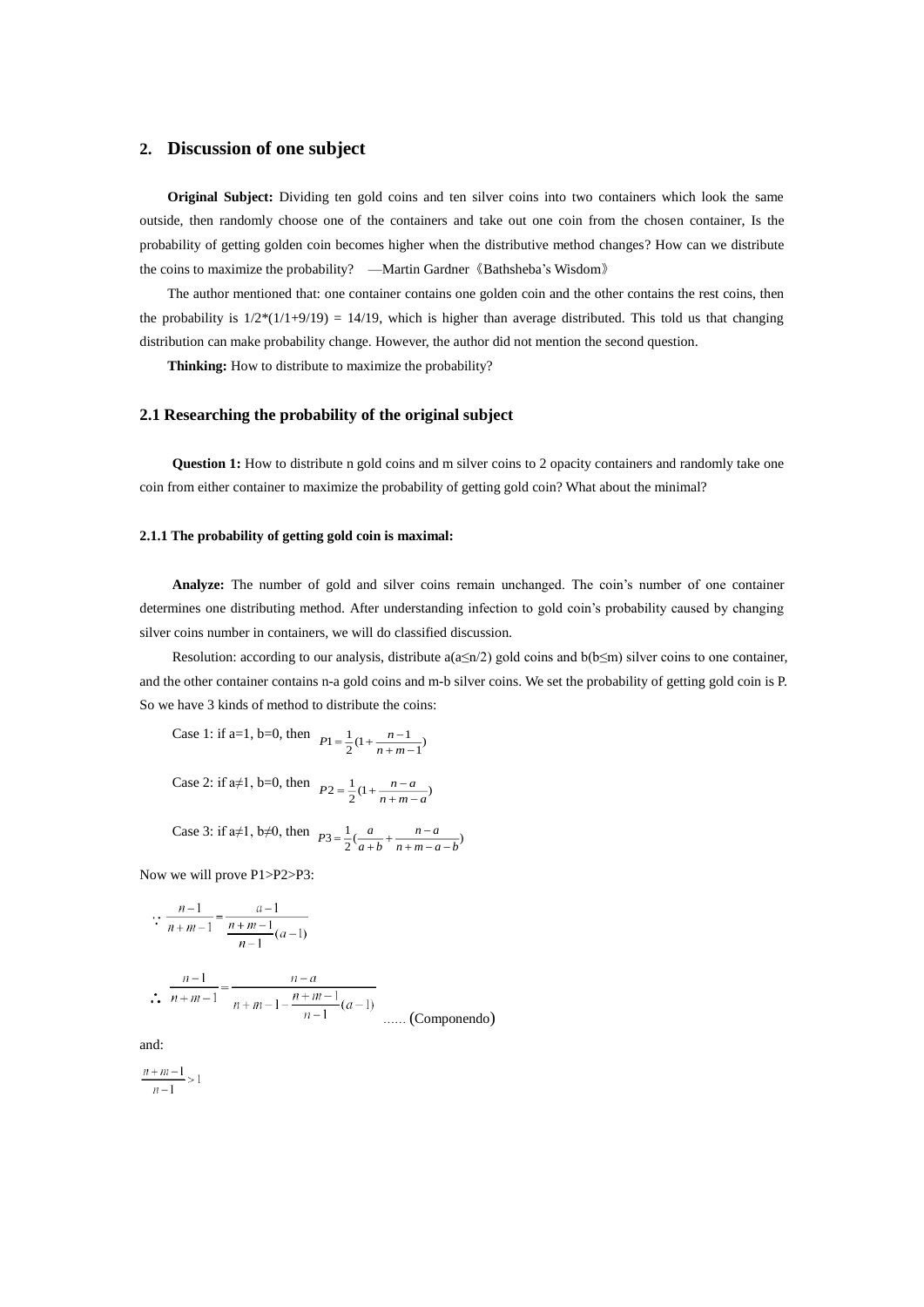$$
\therefore \frac{n+m-1}{n-1}(a-1) > a-1
$$
  

$$
\therefore P1 = \frac{1}{2} + \frac{1}{2} \cdot \frac{n-a}{n+m-1 - \frac{n+m-1}{n-1}(a-1)} > \frac{1}{2} + \frac{1}{2} \cdot \frac{n-1}{n+m-1 - (a-1)} = P2
$$

and:

$$
P2 - P3 = \frac{1}{2}[(1 - \frac{a}{a+b}) - (\frac{n-a}{n+m-a-b} - \frac{n-a}{n+m-a})]
$$
  
= 
$$
\frac{1}{2}(\frac{b}{a+b} - \frac{b(n-a)}{[(n+m-a)-b](n+m-a)})
$$
  
= 
$$
\frac{b}{2} \times \frac{(n+m-a-b)(n+m-a) - (n-a)(a+b)}{(a+b)(n+m-a-b)(n+m-a)}
$$

 $\therefore$   $m-b \ge 0 \Rightarrow n+m-a-b \ge n-a$ 

$$
\begin{cases} a \leq \frac{n}{2} \\ m \geq b \end{cases}
$$
  

$$
n + m - a \geq a + b
$$

 $\frac{(a+b)(n+m-a-b)(n+m-a)}{(a+b)(n+m-a-b)(n+m-a)} \ge 0$  $(n-a)[(n+m-a)-(a+b)]$  $\frac{2}{2} \times \frac{(a+b)(n+m-a-b)(n+m-a)}{(a+b)(n+m-a-b)}$  $\therefore$  *The original function*  $\geq \frac{b}{2} \times \frac{(n-a)[(n+m-a)-(a+b)]}{(a+b)(n+m-a-b)(n+m-a)}$ *b*  $\frac{b}{a} \times \frac{(n-a)[(n+m-a)-(a+b)}{b}$ 

(if and only if a=n/2 and b=m, the original function = 0) So P1>P2 $\geq$ P3, if and only if a=n/2 and b=m, the "=" holds. Now we can say:  $a=1$ ,  $b=0$  is the best solution.

### **2.1.2 The probability of getting gold coin is minimal:**

**Analysis:** Because the coin we get is either gold or silver,  $P_{g}$ old +  $P_{g}$ silver = 1, so when the probability of getting silver coin is maximal, the probability of getting gold coin is minimal.

**Solution:** since 
$$
P_{-g}old(max) = \frac{1}{2}(1 + \frac{n-1}{n+m-1})
$$
, so we can get  $p_{-silver(max)} = \frac{1}{2}(1 + \frac{m-1}{n+m-1})$ . And because  $P_{-g}old + P_{-silver} = 1$ , so  $P_{-g}old(min) = \frac{1}{2} \cdot \frac{n-1}{n+m-1}$ .

**Conclusion 1:**

$$
\frac{1}{2} \cdot \frac{n}{n+m-1} \le P = \frac{1}{2} \cdot \left(\frac{a}{a+b} + \frac{n-a}{n+m-a-b}\right) \le \frac{1}{2} \left(1 + \frac{n-1}{n+m-1}\right)
$$

If and only if a=1, b=0, the "=" holds on the right side of the inequality;  $a=0$ ,  $b=1$ , the "=" holds on the left side. (m,  $n \in \mathbb{Z}_+$ , a,  $b \in \mathbb{Z}$  and  $n \geq a \geq 0$ ,  $m \geq b \geq 0$ ) i.e. if one container only contains one gold(silver) coin, the probability is maximal.

**Thinking:** The conclusion is acquired when the number of coin is integer. What about the case when the number is not integrated?

### **2.2 Discussion if the number of distributed items is not integrated**

**Question 2:** distributing n grams of gold powder and m grams of silver powder. What is the mean maximum of gold powder quality in one gram of powder? What about k grams? (n ,m  $\geq 2$  or n ,m  $\geq 2k$ , assuming the gold and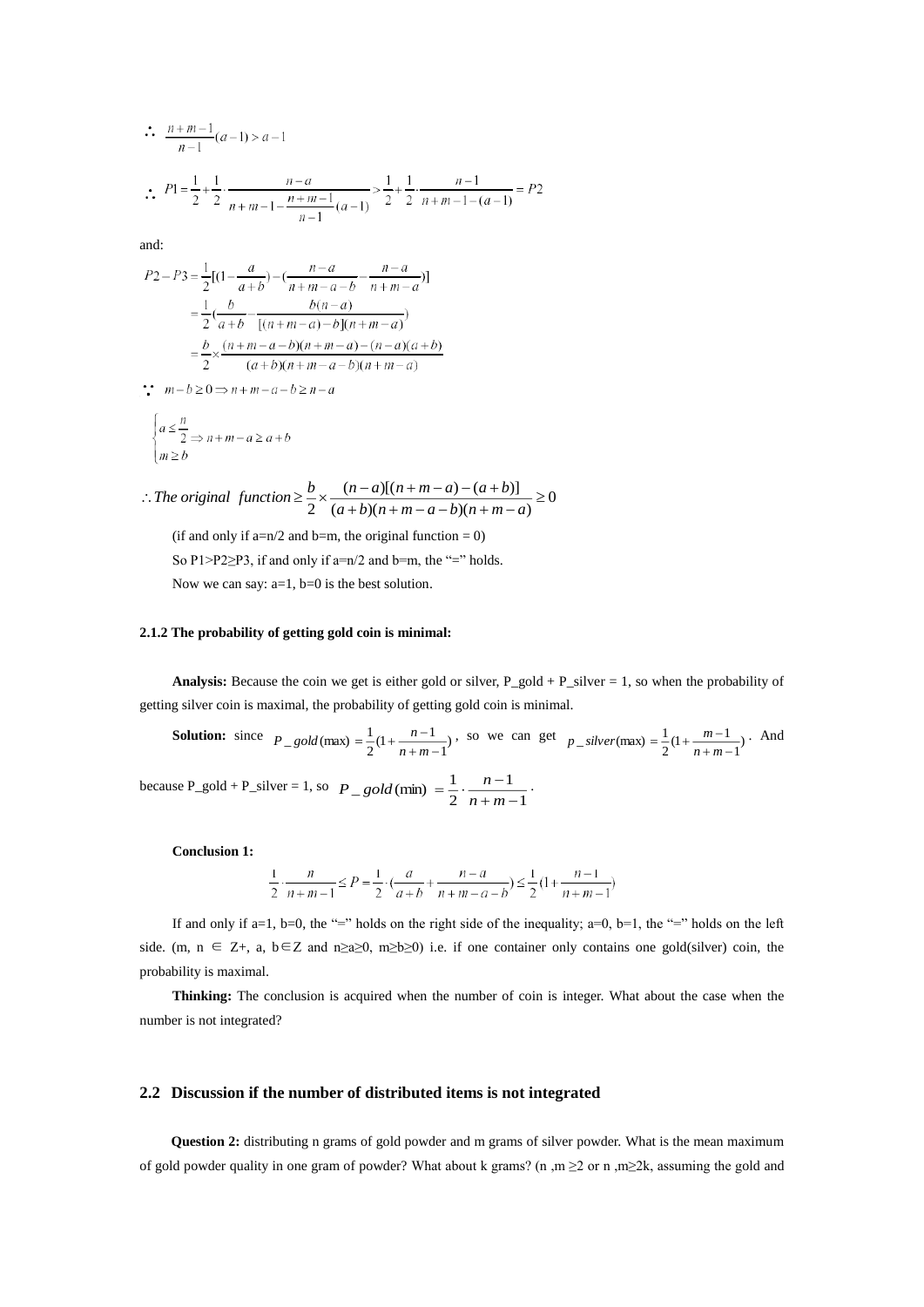silver powder density are the same, and can be divided unlimitedly).

**Analyze:** the powder can be divided unlimitedly, which is not limited in integer scope. However considering the solution of question 1, we know that the result remains if n, m≥1. So we consider the n grams of gold powder and m grams of silver powder as n/k gold coins and m/k silver coins which each coin is k gram heavy. According conclusion 1:

$$
\frac{1}{2} \cdot \frac{n}{n+m-k} \le P_{gold} \le \frac{1}{2} (1 + \frac{n-k}{n+m-k}) \qquad (0 < k \le n)
$$

**Solution:** we consider the n grams of gold powder and m grams of silver powder as n/k gold coins and m/k silver coins which each coin is k gram heavy. Use the same method as conclusion 1, we can easily get:

$$
P_{gold} = \frac{1}{2} \left( \frac{a}{a+b} + \frac{\frac{n}{k} - a}{\frac{n}{k} + \frac{m}{k} - a - b} \right) = \frac{1}{2} \left( \frac{ak}{ak + bk} + \frac{n - ak}{n + m - ak - bk} \right)
$$

Related with conclusion 1, we have  $\frac{1}{2} \cdot \frac{n}{n+m-k} \le P_{gold} \le \frac{1}{2} (1 + \frac{n-k}{n+m-k})$ 1 2 1 *<sup>n</sup> <sup>m</sup> k*  $\frac{n}{n+m-k} \le P_{gold} \le \frac{1}{2}(1 + \frac{n-k}{n+m-1})$ *n*  $g^{old}$  = 2<sup>(1)</sup>  $n+m \frac{n}{n+m-k} \leq P_{gold} \leq \frac{1}{2}(1+\frac{n-k}{n+m})$ 

**Conclusion 2:**

$$
\frac{1}{2} \cdot \frac{n}{n+m-k} \le P = \frac{1}{2} \cdot \frac{a}{a+b} + \frac{n-ak}{n+m-ak-bk} \le \frac{1}{2} \cdot \left(1 + \frac{n-k}{n+m-k}\right)
$$

 $(k, m, n \text{ are constants}, \quad k \in \mathbb{R}^+, \quad m, n \geq 2k, \quad m \geq b, n \geq a)$ 

If and only if a=0, b=k, the "=" holds on the left side of the inequality; a=k, b=0, the "=" holds on the right side.

**Thinking:** What is the influence of the number of containers on the probability and distributed method?

#### **2.3 Researching the number of containers]**

**Question 3:** distributing n grams of gold powder and m grams of silver powder to t containers, what is the mean maximum of gold powder quality in k grams of powder?  $(t \in Z^+$  and  $n, m \ge t^*k$ 

**Analyze:** Having solved the case t=2, we will use induction.

**Conjecture:** We conjecture, t≥2, t-1 containers contain k grams of gold powder, and the rest is enclosed the last container, this case we get maximal value; t-1 containers contain k grams of silver powder, and the rest is

enclosed the last container, this case we get minimal value. For the probability of getting gold coin  $P_t$ , we have:

$$
\frac{1}{t} \cdot \frac{n}{n+m-(t-1)k} \le P_t \le \frac{1}{t} [(t-1) + \frac{n-(t-1)k}{n+m-(t-1)k}]
$$

Prove:

When t=2,  $P = \frac{1}{2}(\frac{a}{a+b} + \frac{n - ak}{n + m - ak - bk})$ 1 *<sup>n</sup> <sup>m</sup> ak bk <sup>n</sup> ak <sup>a</sup> b*  $P = \frac{1}{2}(\frac{a}{a+b} + \frac{n - ak}{n + m - ak -})$  $=\frac{1}{2}(\frac{a}{a+b}+\frac{n-a k}{n+m-a k-b k}),$  according conclusion 2, the conjecture is true.

When t>2, we assume the conjecture is true if  $t = t^* - 1$ . Then we set  $t = t^*$ :

We separate  $t^{\dagger}$  containers into two parts A and B. A contains  $t^{\dagger}$  -1 containers and B contains one.

Suppose the qualities of gold and silver powers contained in the part B are a, b which each unit is k gram. And the qualities of gold and silver powers contained in the part A are n-a, m-b which each unit is k gram. (a,b∈N)

Because the probability of randomly selecting part A and B is  $\frac{1}{t}$ 1 *t* and  $\frac{t}{t}$  $-1$ *t*  $\frac{t-1}{s}$ , so: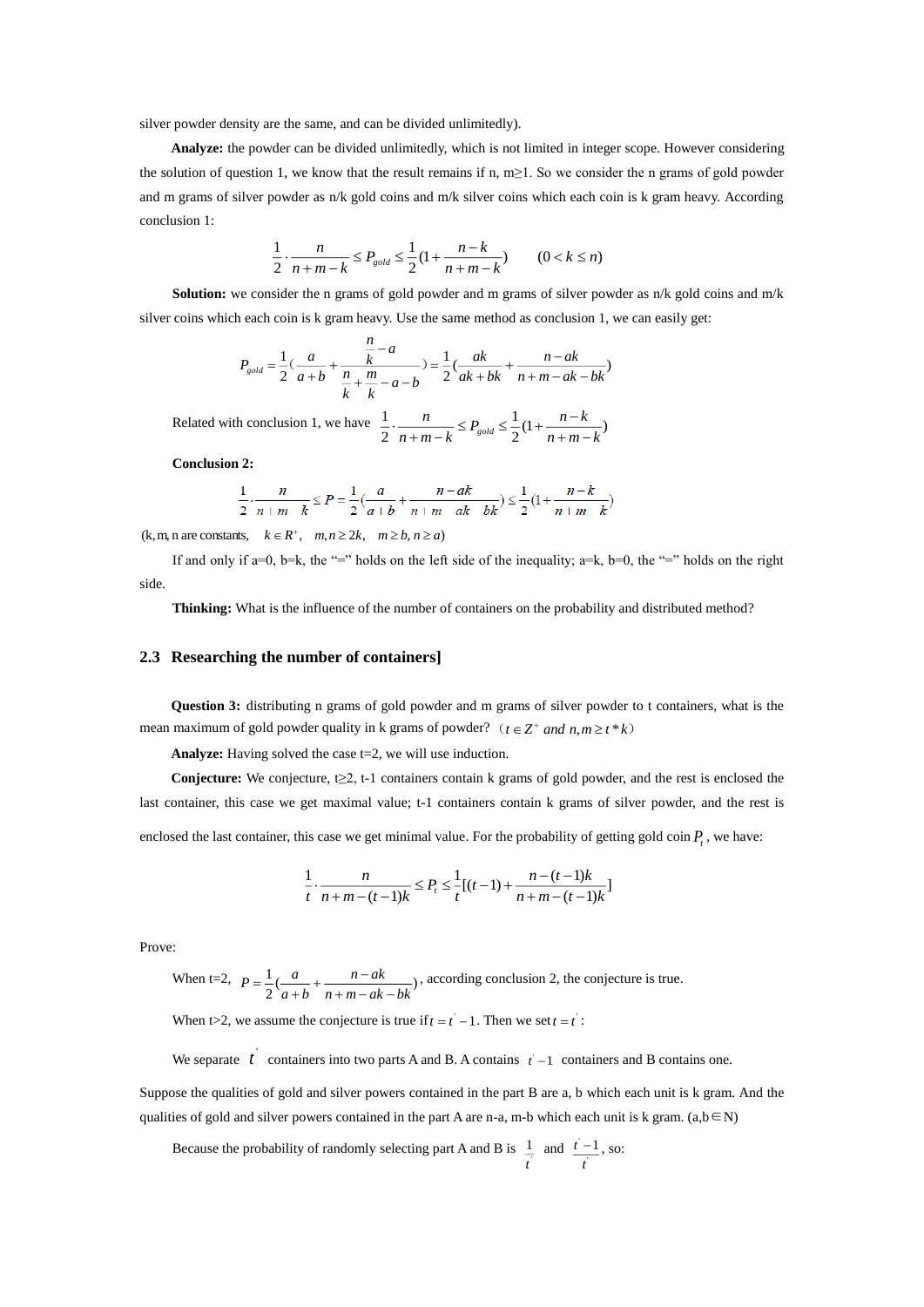$$
P_{t} = \frac{1}{t} \cdot \frac{a}{a+b} + \frac{t-1}{t} \cdot \frac{1}{t-1} \cdot P_{t-1}
$$
  
\n
$$
\leq \frac{1}{t} \cdot \frac{a}{a+b} + \frac{t-1}{t} \cdot \frac{1}{t-1} [t-2 + \frac{n - ak - (t-2)k}{n+m - ak - bk - (t-2)k}]
$$
  
\n
$$
= \frac{1}{t} \cdot \left[ \frac{a}{a+b} + \frac{n - ak - (t-2)k}{n+m - ak - bk - (t-2)k} + t - 2 \right]
$$
  
\n
$$
\leq \frac{1}{t} [1 + \frac{n - (t-1)k}{n+m - (t-1)k} + t - 2]
$$

(according to conclusion 1, we take  $n - (t^2 + 2)k$  as n)

$$
= \frac{1}{t}[t-1+\frac{n-(t-1)k}{n+m-(t-1)k}]
$$

By the same token:

$$
P_{i} = \frac{1}{t} \cdot \frac{a}{a+b} + \frac{t-1}{t} \cdot \frac{1}{t-1} \cdot P_{i-1}
$$
  
\n
$$
\geq \frac{1}{t} \cdot \frac{a}{a+b} + \frac{t-1}{t} \cdot \frac{1}{t-1} \cdot \frac{n - ak}{n + m - ak - bk - (t + 2)k}
$$
  
\n
$$
\geq \frac{1}{t} \cdot \frac{n}{n + m - (t - 1)k}
$$
  
\n
$$
= \frac{1}{t} \cdot \left[ \frac{a}{a+b} + \frac{n - ak}{n + m - ak - bk - (t + 2)k} \right]
$$
  
\n
$$
= \frac{1}{t} \cdot \frac{n}{n + m - (t - 1)k}
$$

(according to conclusion 1, we take  $m - (t^2 + 2)k$  as m)

$$
\therefore \quad \frac{1}{t} \cdot \frac{n}{n+m-(t-1)k} \le P_i \le \frac{1}{t} [(t-1) + \frac{n-(t-1)k}{n+m-(t-1)k}] \qquad (m,n,a,b \in N, and \ m \ge b, n \ge a)
$$

If and only if a=0, b=k, the "=" holds on the left side of the inequality; a=k, b=0, the "=" holds on the right side.

Hence, for  $t = t$ , the conjecture still holds.

Therefore, for all  $t \in N$ , the conjecture holds.

$$
\text{Conclusion 3: } \frac{1}{t} \cdot \frac{n}{n+m-(t-1)k} \le P_t \le \frac{1}{t}[t-1+\frac{n-(t-1)k}{n+m-(t-1)k}], \quad (m, n \ge k * t)
$$

If and only if t-1 containers contain k grams of gold powder, and the rest is enclosed the last container, this case we get maximal value; t-1 containers contain k grams of silver powder, and the rest is enclosed the last container, this case we get minimal value;

### **2.4 Research the maximal and minimal probability of pitching gold coins through function**

**Question 4:** Distributing n grams of gold powder and m grams of silver powder to x containers, and taking k grams of powder from them, what is the range of ratio of the gold powder's average quality to that of selected

$$
power? \quad (x \in N, 2 \le x \le \frac{n}{x} and \frac{m}{k})
$$

**Solution:** Let  $f(x)$  be the maximal probability of getting gold coin and  $g(x)$  be the minimal probability. According conclusion 3, we can easily get: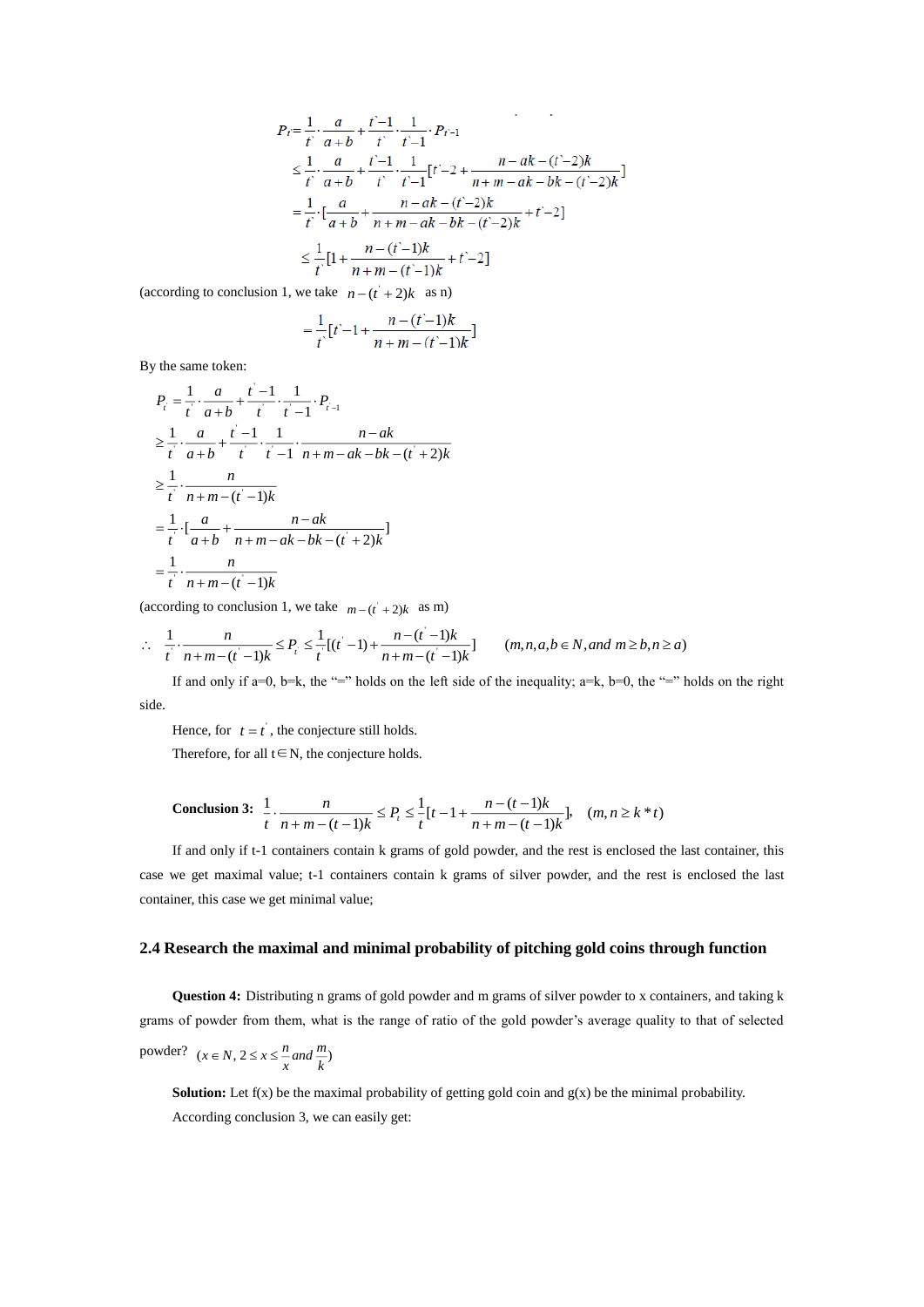$$
f(x) = \frac{1}{x} [x - 1 + \frac{n - (x - 1)k}{n + m - (x - 1)k}] \qquad g(x) = \frac{1}{x} \cdot \frac{n}{n + m - (x - 1)k}
$$
  

$$
\ge \frac{x - 1}{x} \qquad \qquad \le \frac{1}{x}
$$

When  $x \to \infty$ ,  $(k \to 0)$ :

$$
\lim_{x \to \infty} f(x) = \frac{1}{x} [x - 1 + \frac{n - (x - 1)k}{n + m - (x - 1)k}] \qquad \lim_{x \to \infty} g(x) = \frac{1}{x} \cdot \frac{n}{n + m - (x - 1)k}
$$

$$
\ge \frac{x - 1}{x} = 1 \qquad \qquad \le \frac{1}{x} = 0
$$

By the principle of probability,  $f(x) \le 1$ ,  $0 \le g(x)$ , we get:

**Conclusion 4:** In terms of the function of the maximal number of getting gold coins, minimal number of getting gold coins and the number of containers, we have:

*when*  $k \rightarrow 0$ ,  $x \rightarrow \infty$ ,  $f(x) = 1$ ,  $g(x) = 0$ 

# **3. The essence and application of the conclusion**

**Consider:** Why the probability changes so great due to different distributing methods, while the number of gold and silver coins remains unchanged? We find the reason is that "Randomly choose a container" is a standard classical probability model. No matter how many things the container contains, the probability of choosing one container is the same. This changes the original geometrical characteristic which is the more the matter is, the higher probability to choose it. And this makes the probability to getting one grain of rice the same as one bag of rice.

Refer to reference [2] and [3], they explain this situation beginning with Sample Space and the change of Sample Point. This is a very universal explanation.

However, this paper is better in application on explaining the influence the classical probability model to collection probability model.

# **3.1 "Bayesian Paradox"**

**Original Problem:** Drawing a chord in a circle whose radius is 1. What is the probability if the length of the chord is longer than  $\sqrt{3}$  $--- [2]$ 

[3] gives us some methods, we cite here for deep discussion.

**Method 1:** The original problem can be regarded as "There is a point A on the circle, now pick another point P on the circle, what is the probability if the inferior arc AP is bigger than 1/3?" We can get the solution through picture.

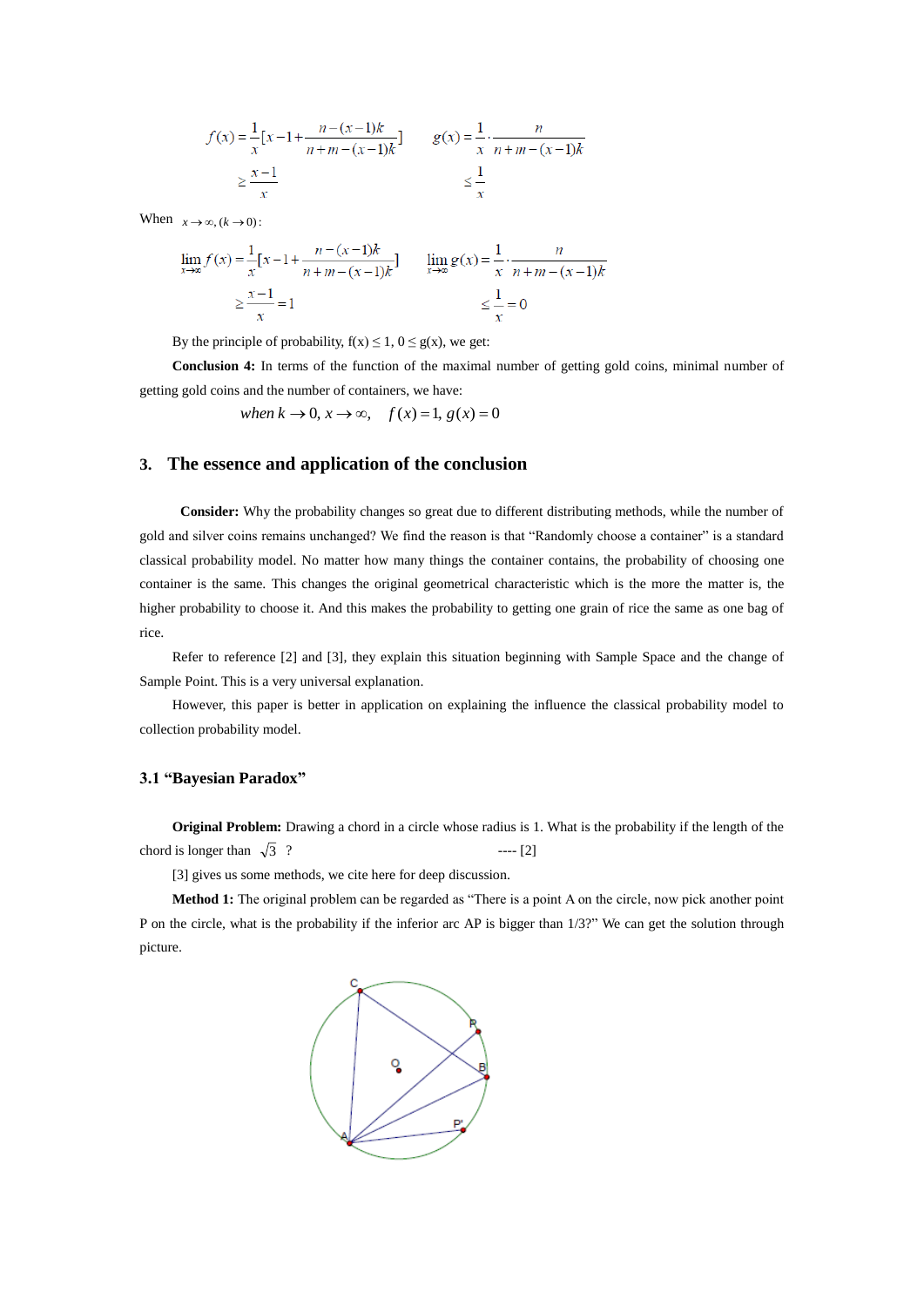**Method 2:** through drawing and analyzing picture, the original problem can be regarded as "Picking a point E on the specific radius OD, what is the probability if  $OE < 1/2$ ?" We can easily get:  $1/2$ .



Reference [3] analyses why the probability changes: it is caused by that the sample point and sample space is different between the two methods.

However, we have another interpretation: it is affected by classical probability model.

### **3.2 The influence of classical probability model**

If point A is fixed, the position of P determines if the length of AP is longer than  $\sqrt{3}$ .



As is shown in the picture, if point P is on the inferior arc BC,  $AP\sim\sqrt{3}$ ; if point P is on superior arc,  $AP\sim\sqrt{3}$ . Because length of inferior arc/ length of superior arc  $= 1:2$ , the probability that point P in on inferior arc BC is  $1/3$ . Another method is drawing a chord through one radius's vertical line and this method changes the probability that the length of chord AP is longer than  $\sqrt{3}$  like distributing coins. If diameter OD is fixed, the length of the set of the points which can be distributed to chords whose length is longer than  $\sqrt{3}$  is 1/3 of the perimeter of the circle, i.e. inferior arc BE + superior arc  $CF = 120 = 1/3$  \* the length of circle.

In order to relate the changing of probability with the influence of classical probability model to geometrical probability model, we do some analogies': the points that are on circle and can make chords longer than  $\sqrt{3}$  are gold coins; the other points that are on circle and can not make chords longer than  $\sqrt{3}$  are silver coins; the four segments on diameter are four containers. After this, we consider picking points on radius as that container AJ has 120 silver coins, container JO has 60 gold coins, container OI has 60 gold coins, and container ID has 120 silver coins.

Consequently, the probability of getting gold coins changes from 1/3 to  $\frac{2}{4} \times 1 + \frac{2}{4} \times 0 = \frac{1}{2}$  $\frac{2}{4} \times 0 = \frac{1}{2}$  $\frac{2}{4} \times 1 + \frac{2}{4}$  $\frac{2}{2} \times 1 + \frac{2}{2} \times 0 =$ 

This is the function of the container which is a typical object in classical probability model. We conjecture: if the situation in conclusion 4 also exists in this problem?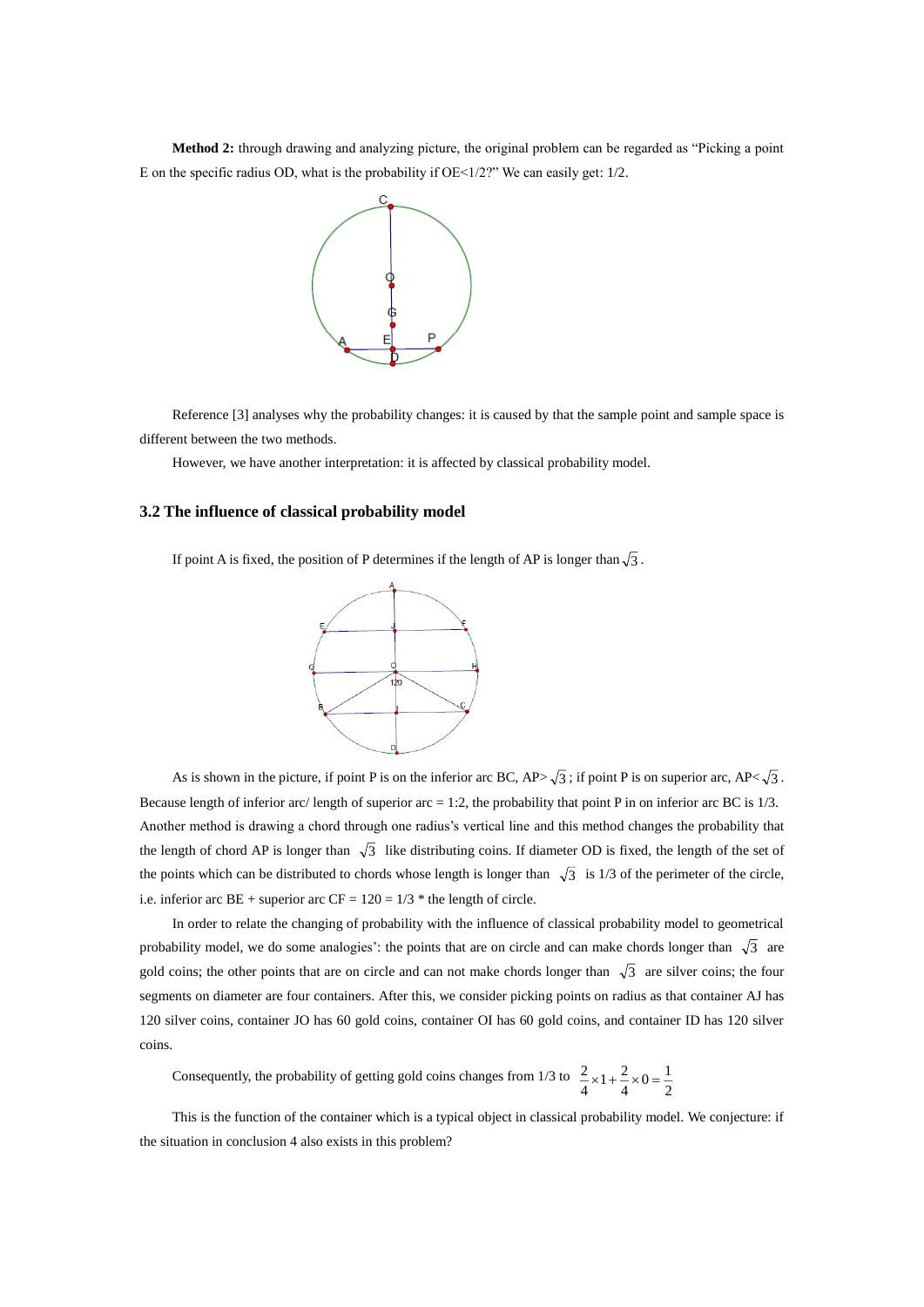### **3.3 The conjecture from theory and its imperfect proof**

**One conjecture:** We can find one way to draw a chord to make the probability that the chord is longer than 3 is 1.

**Analyze:** To achieve this, we require that *the numberof containers* lim and the points on circle that make

chords shorter than  $\sqrt{3}$  are in less containers.

**Solution:** The following is the drawing method.



Drawing a circle O, OD is an arbitrary radius, E is the center point of OD, drawing BC⊥OD through E, B,C are two points on circle O. D' is arbitrary point on segment DE. O', D', B', C', E' are the points generated by O, D, B, C, E translating vector DD' parallelly. A, P are joint of the line B'C' and circle O.

When we choose a point D', i.e. drawing a chord form two points which are joints of the inferior arc B'C' and circle O, the probability that the chord is longer than  $\sqrt{3}$  is 1. We prove it as following:

**Proof:** By observing, we can get easily, if and only if  $D=D'$ , AP may be shorter than  $\sqrt{3}$ .

Then the probability that AP> $\sqrt{3}$  is <u>number of point s on OD - 1</u> =  $\frac{\infty - 1}{3}$  = 1 int  $\frac{\text{int }s \text{ on } OD - 1}{\text{int }s \text{ on } OD} = \frac{\infty - 1}{\infty} =$  $\frac{-1}{\cdot} = \frac{\infty - \cdot}{\cdot}$ *number of po s on OD*  $number\ of\ point\ s\ on\ OD-1}{\alpha-\alpha-1}$ 

**Thinking:** This is a little wild scheme of drawing a chord, and is only drawn for construction. However in [3], the method 2, i.e. make vertical line from radius, looks better. The methods distributing "gold coins" to man-made containers are various. Is there one natural way to satisfy the conjecture?

This is our last problem. Because of limited time and capability, we do not find a "Perfect Proof".

**Corollary:** The situation that the influence of classical probability model to geometrical probability model can change instance A's probability is as following:

$$
\frac{n}{m} \times \frac{1}{t} \le P_A \le (t - 1 + \frac{n}{m}) \times \frac{1}{t} \le 1
$$

(When t→+∞, PA=1; n, m is the ratio of probability of instance A happens to non A in original geometrical probability model)

\*Note: This corollary is not precise, please refer to 4: Theorization and ….

# **4**.**Theorization and Corollary**

**Thinking:** Since our conclusion has applied value, it is necessary to contact the formulation with actual situation.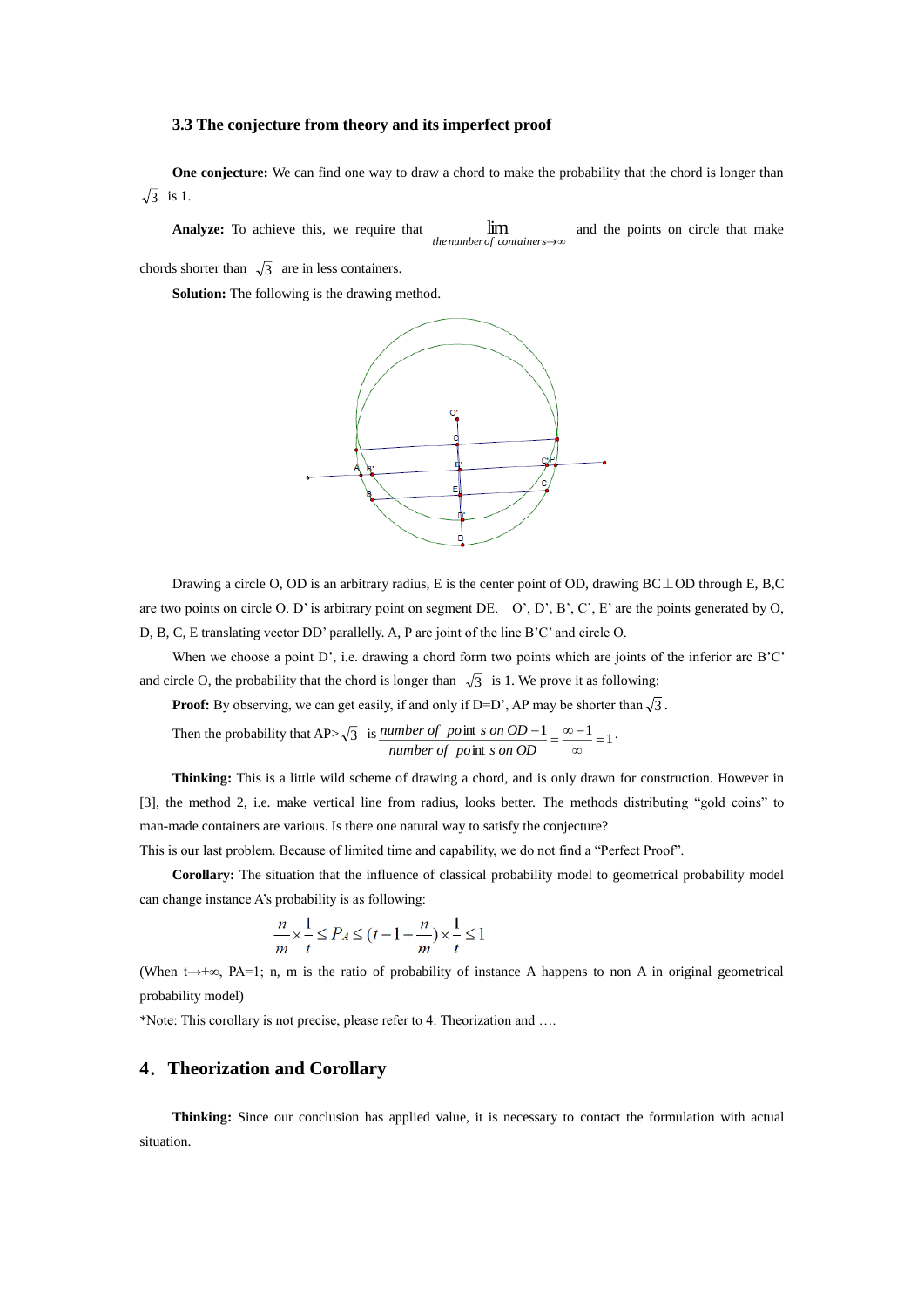#### **4.1 The transformation based on natural number**

Sometimes the sample points which we distribute in original geometrical probability model can not be divided unlimitedly, so it is essential to transform the function whose parameters are all natural number: k=1, the conclusion 3 becomes:

### **Deformation 1:**

$$
\frac{1}{t} \cdot \frac{n}{n+m-t+1} \le P_t \le \frac{1}{t}(t-1+\frac{n-t+1}{n+m-t+1}) \quad (\text{m}, \text{ n}, \text{ t} \in \mathbb{Z}^+, \text{ m}, \text{ n} \ge t)
$$

 If and only if t-1 containers have one unit of sample points A and the left points are enclosed in the last container, we get the maximal value; t-1 containers have one unit of sample points of non A, and the left points are enclosed in the last container, we get the minimal value.

 Because we can not divide the sample points unlimitedly, the containers' number trends to n or m. Then we change the conclusion to function:

#### **Deformation 2:**

$$
f(x) = 1 + \frac{m}{x^2 - (n + m + 1)x} \quad g(x) = \frac{n}{(n + m + 1)x - x^2} \quad (x \in \mathbb{Z}^+, \ x \leq m, n)
$$

and

$$
f(x) = 1 + \frac{m}{(x - \frac{n + m + 1}{2})^2 - \frac{(n + m + 1)^2}{4}} g(x) = \frac{n}{-(x - \frac{n + m + 1}{2})^2 + \frac{(n + m + 1)^2}{4}}
$$

Therefore: 1. n≠m: when x is the positive integer closest to  $\frac{n+m+1}{2}$ , f(x) is maximal and g(x) is minimal. 2. n=m: when  $x=m$ ,  $f(x)$  is maximal and  $g(x)$  is minimal.

### **4.1 The transformation based on real number**

In this case, sample points in original geometrical probability model can be divided unlimitedly (such as gold and silver powder, points), when  $k\rightarrow 0$ .

Conclusion 3 can be changed to:

#### **Deformation 3:**

$$
\frac{1}{t} \cdot \frac{n}{n+m} \le P_t \le \frac{1}{t} \left( t - 1 + \frac{n}{n+m} \right) \qquad (\text{m}, \ \ \mathbf{n} \in \mathbb{R}^+, \ \mathbf{t} \in \mathbb{Z}^+)
$$

If and only if t-1 containers have one unit of sample points A and the left points are enclosed in the last container, we get the maximal value; t-1 containers have one unit of sample points of non A, and the left points are enclosed in the last container, we get the minimal value.

#### **5. Summarize**

In this paper, we deeply research one problem related to probability, from simple to complicated, from special to common, from known to unknown, and have more profound understanding with the essence. Further using original standpoint, we did practical explanation to the situation. We abstract the influence of classical probability model to geometrical probability model and apply it, hence get some achievement. In the end, for applying, we did some transformation to the original formulation to make it easy to use.

Because of limitation of time, ability and experience, the paper stops here.

At last, I will appreciate our hierophant, Martin Gardner who finds out the wonderful problem, Doc. Bertrand, Doc. Kolmogorov who inspires our thought, Doc. Shan Dun and all organizations which give us this